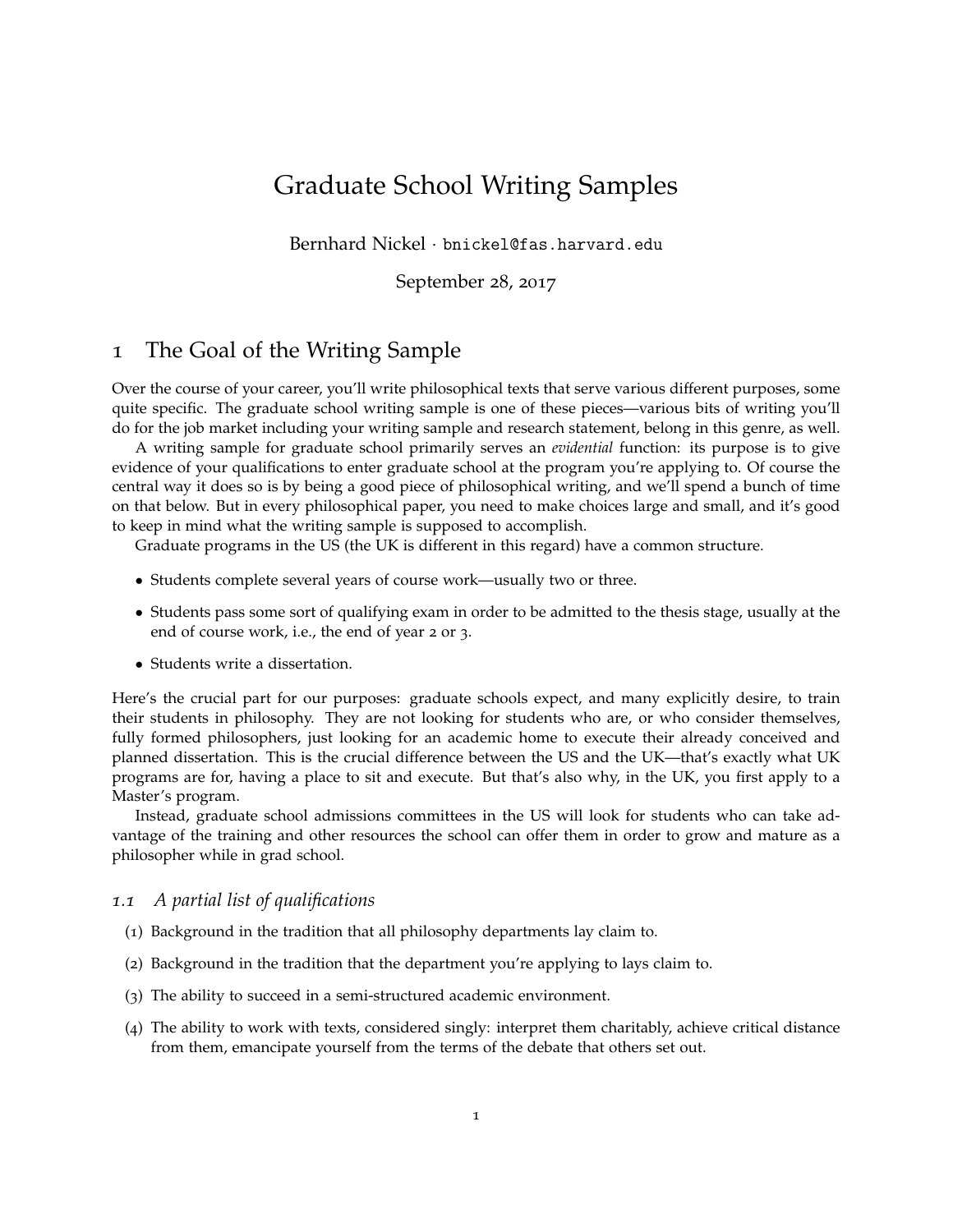- (5) The ability to work with texts, considered in concert: say what several texts agree on, what they disagree on.
- (6) The ability to make arguments, both in thought and on the page.
- (7) The ability to follow a dialectic through several steps: claim, response, rebuttal/modification, further critical development.
- (8) The ability to separate issues according to relevance.
- (9) Creativity in making arguments.

None of these is absolutely required—we all have strengths and weaknesses—but the more of these your dossier credibly shows you to have or be able to do, the better.

Different parts of your dossier will speak to different elements on this list. The writing sample is most important in giving evidence for (4)–(9).

For this reason, a writing sample that is more likely to lead to success is one that has in mind  $(4)$ – $(9)$ , **in addition to** what makes a philosophy paper good on its own terms.

#### *1.2 Scope and Subject Matter of the Sample*

Putting together the observation that graduate schools aren't looking for fully formed scholars, and that a writing sample should show that you're in a position to succeed in graduate school, here is the first batch of suggestions.

- Do not treat the writing sample as a research proposal. The writing sample does not need to show that you're ready to write a dissertation on a particular topic. It doesn't even need to be in the area that you want to focus on. Graduate schools fully expect your interests to evolve over the course of your time there.
- Relatedly: a research proposal is a promissory note that you can fill out the big picture presented in the proposal with detailed arguments, an understanding of the intellectual situation you're entering, etc. In a way, the point of a good research proposal is to not show the arguments. If you already had them, it wouldn't be a research proposal, it'd be a finished paper. The writing sample has the opposite purpose: it's a sample of what happens when you've done all of the work of argument, framing, cutting your thesis to size, etc. (more on all of this below).
- If you end up producing an honors thesis that is significantly longer than a writing sample, don't submit excerpts of your thesis if you can at all help it. Excerpts that are cut and pasted together just don't show off your ability to write a single, coherent piece of philosophical prose where the philosophical ambition and judgment matches the constraints of the format.
- Your writing sample need not make a novel contribution to the existing literature. In practice, that means that you don't need to know every piece of writing that's been done on whatever topic you're addressing. What matters *far more* is that you show that you are on the road to being able to do philosophy. Novel research can come later.
- Relatedly: don't be afraid of writing about a topic that has been around for a long time and hence spawned a huge literature. You can write a paper about a famous historical figure and be very successful, even if the paper ends up saying something that other people have said before. Your choice of topic should only be constrained by where you think you can do your best work.
- As you'll see as we go along, your writing sample is going to require a lot of work. Your choice of topic should be informed in no small part by whether you can see yourself spending a lot of time on it.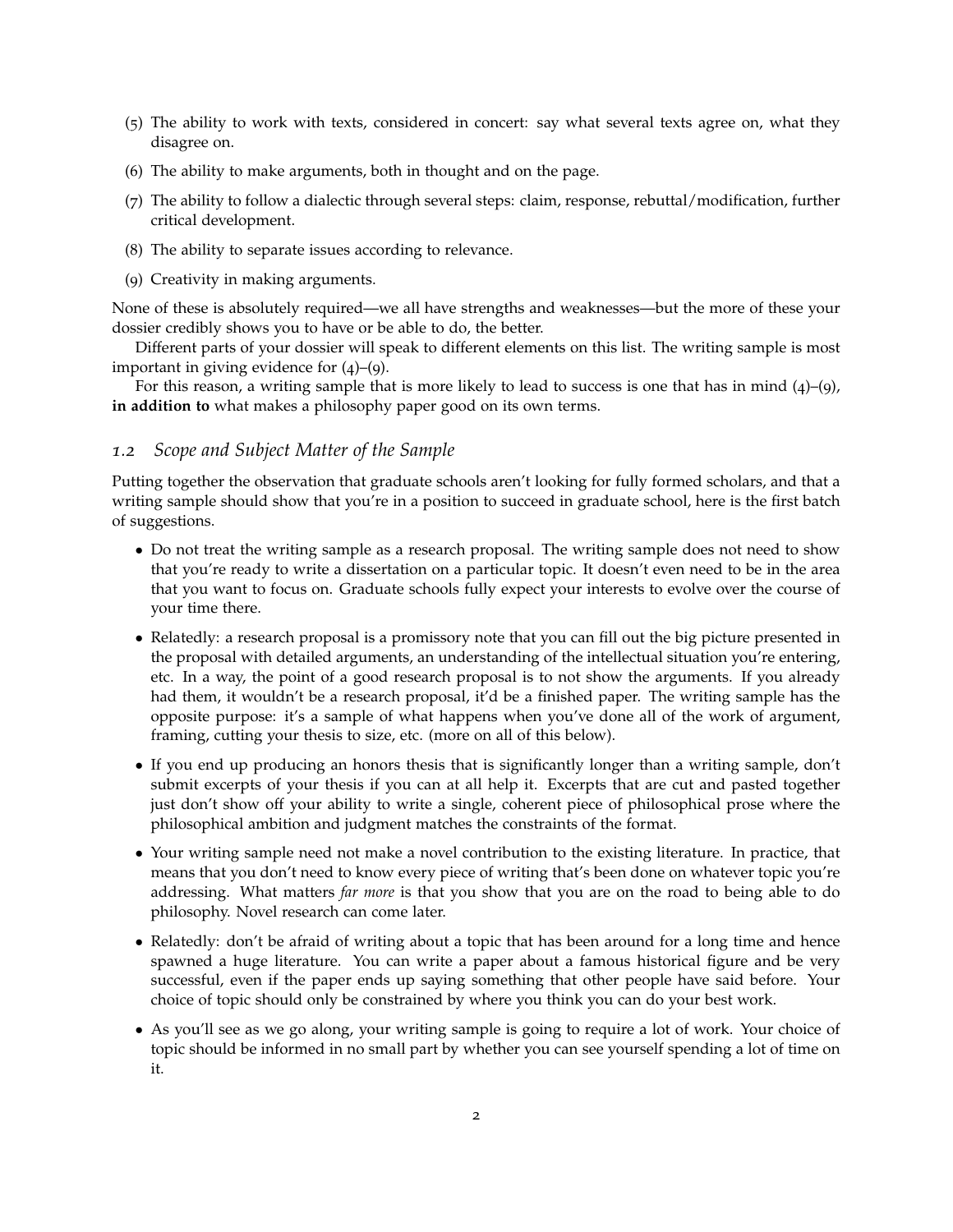### *1.3 Finding The Right-Size Topic*

Perhaps the writing sample is the first longer paper you have to write. So how do you go about doing it? My advice: don't worry about finding a topic that is the right size for a writing sample at the outset. Instead, start with a topic that interests you. As you learn more about it, you can make a decision about whether to expand or limit, and you will most likely have to revisit that decision.<sup>1</sup>

Depending on your thinking style, your proclivities, and the particular project, you may have a really big picture idea, in which case the challenge will be to find some aspect of the big picture idea to drill down on. Alternatively, you might find something very small that strikes you as interesting and that you want to understand better. Perhaps it's a puzzling paragraph, a confusing concept, or an astounding argument. As you think more about it, you'll come to see connections to other topics, you'll see the depth of the problem, and your thesis will expand to fill up a whole writing sample.<sup>2</sup>

#### *1.4 The Setting of the Reader*

Admissions Committees routinely see several hundred applications per application cycle. Your reader(s) will be tired and pressed for time, both of which make them less ideal readers than we might hope for. Tired and rushed readers are sloppy readers.

Write with that kind of readership in mind. Don't be afraid of writing with flair, once you've nailed down the philosophy, to capture their attention. Don't be afraid of being extremely obvious about what you're doing.

### 2 Who To Ask For Help

As many people as possible. A couple of points.

• Yes, your professors are busy people, but *it is not your job to protect your professors' time*. <sup>3</sup> Your job is to ask for help. It's your professors' job to do what they can to give that help to you within the constraints the rest of their lives impose, and many of them will. In fact, for many of us, helping students is one of the most rewarding parts of the job since there's some concrete good we can do.

If a professor turns you down without offering a timeframe that works for them, it's totally appropriate to follow up: "Do you think you'll have time in a week or two?"

- Asking for help from many people is not looking for an unfair advantage, or somehow an indication that you cannot do it on your own. Philosophy is a cooperative enterprise, and it's a desirable feature of how we work that we talk to each other and learn from our interactions with each other. This is what you're signing up for. Might as well get started right now.
- If you're at a school that doesn't have an expert in whatever area you're writing about (for whatever reason), ask your professors to make an introduction to philosophers at other schools. They probably won't be in a position to read your whole writing sample, but they can answer questions. Since you don't have as much of a claim on their time and attention as you do the professors at your school, don't expect a reply. But it's definitely not bad to ask for help.

<sup>1</sup>There's a general methodological point here: I don't believe in outlining papers early on in the writing process, since how an argument or paper actually goes depends on the details, and you can't work out the details without actually trying to write the paper. Once you've spent a lot of time writing the paper, you'll be in a position to outline. (See also the section on Workflow below.) <sup>2</sup>Neither of these strategies is totally fool-proof. You might find that you're not getting anywhere. That's OK. The work you did

in finding out that this very particular idea didn't pan out is going to be valuable when you look for a related idea that will.

<sup>3</sup>This goes for all of your interactions in school, by the way.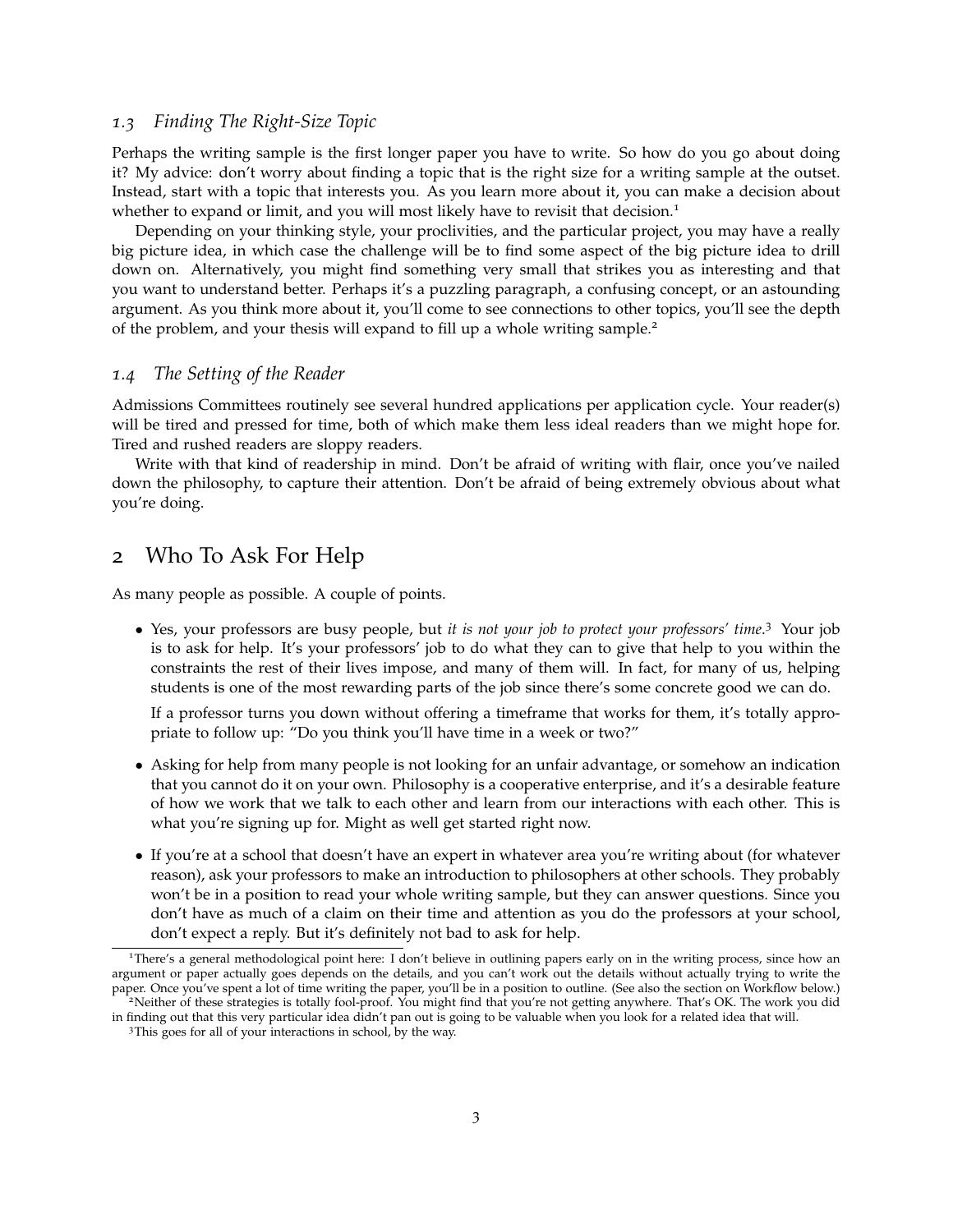## 3 How To Ask For Help

With teachers you trust, give them the paper and see what they have to say. But don't just rely on them to identify everything that's relevant or important.

It's often a good idea to ask for very specific kinds of help. If you identify a problem in the paper, your thinking, or your writing, ask specifically about that. That's fine, and a lot of your teachers appreciate that kind of guidance.

This handout, and especially the Dimensions of Excellence I'm giving you below, are intended to prompt very specific questions you can ask of your paper, and which you can ask your readers to keep in mind as they read your paper.

Finally, when you get feedback, spend a lot of time listening to the problems your readers see. Spend less time on their suggestions for how to fix things, since they haven't thought about the paper, your overall goals, and the trade-offs you need to make, nearly as much as you have.

### 4 Logistics of the Writing Sample

- Most Writing Samples should be 20–25 pages.
- Double-spaced for ease of reading and annotating.
- Don't worry about citation formats or anything like that; so long as an interested reader can figure out what sources you're working with, you're fine.
- The writing sample can be a developed version of a paper you wrote for one of your classes, but it need not be.
- Write as formally or informally as you feel comfortable (well—no swearing).

### 5 Dimensions of Excellence

I've split up the dimensions of excellence into subheadings. That's not because they're independent of each other, but just as a way of helping to make the task of evaluating your writing more manageable.

### *5.1 Thesis*

Your thesis needs to be the center-piece of your paper. It gives the goal you're trying to reach, and it structures the rest of the paper insofar as every part of the paper somehow has to be there to contribute to your reaching that goal.

Key desiderata:

- The thesis must be easily identifiable as such.
- It should be a single sentence.
- It should be the most interesting thing you can say about the topic in the space allotted.
- Get the wording of the thesis right once and for all. One of the ways for a paper to be coherent and easy to follow is that you pick up the wording from your main thesis at various parts of your paper. An objection to your thesis, if you consider one, should be couched in the very same terms as the thesis so that your reader immediately sees how the objection goes.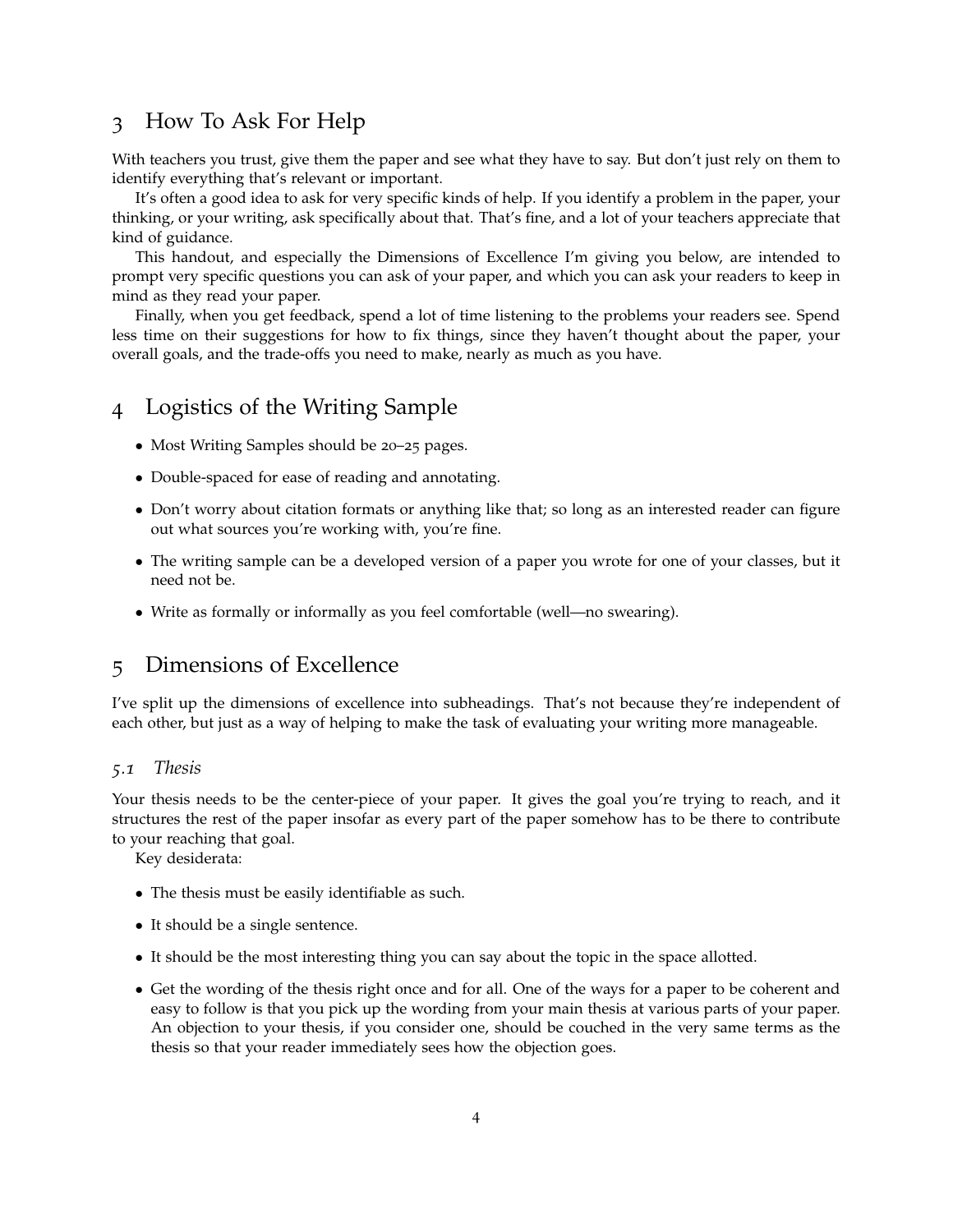Common Problems

- The thesis might be too ambitious (you might not have arguments for it, or if you do, you cannot present them without exceeding the page limit).
- The thesis is vaguely qualified. As I'll discuss in a moment in the section on arguments, your argument will most likely fall short of being a valid argument, at least in its most interesting moments. That's OK. And it's important to be self-consciously aware of that fact. But don't let that affect how you write over-much. You'll still have a good argument, and only qualify exactly as your argument requires.

#### *5.2 Framing*

Framing concerns how you set up the discussion of your thesis. While your thesis gives the goal of your paper, the framing of your paper explains why that is a goal worth pursuing. What is the significance of the topic. This is partiucarly important for shorter papers like your writing sample, where the particular thesis is probably fairly circumscribed and specific. Such a thesis may be interesting in its own right, but it'll also bear on more general philosophical issues. Part, perhaps a large part, of the thesis' interest derives from this bearing. The framing of the paper explains this connection.

[EXERCISE] Try doing this for individual meetings of classes as you go along through your semester. Do it in less than 100 words. Actually write it down, edit and revise. Seriously, get a lot of practice.

As you think about answering that question, don't think about your interlocutor as one who is suspicious of your thesis and who you need to move off a fundamentally antagonistic attitude. Think of your audience as someone who doesn't know why the goal is important and wants to know.<sup>4</sup>

This is particularly important because of issues of scope: chances are that you'll address a fairly specific problem raised by a few texts (see the section on *engagement* below). One of the key things grad admissions committees look at is whether you can explain what's at stake in a debate in a direct way that allows non-specialists to get into the debate. This is easier for some topics than others, obviously.

Key desiderata:

- You motivate the problem you're addressing in terms that are independent of the philosophical texts you're discussing.<sup>5</sup>
- Don't state the problem in terms of philosophically charged terms if you can at all avoid it. Instead, introduce the key philosophical terms via your motivation of the problem.<sup>6</sup>
- You say exactly as much in framing the issues as is required to understand your thesis and the importance of that thesis.
- Examples are extremely helpful here to orient the reader.
- If relevant, you explain some nearby claims with which your thesis might be confused. This is where feedback from others can be really helpful. If you find yourself saying something like "No, No, that's not what I'm saying. What I'm interested in is rather *this*", then that's a contrast that belongs in your framing.

<sup>4</sup>There's a very general point here: when you write a philosophy paper—or any paper for that matter—you implicitly define your ideal reader. She's the person who has exactly the questions you answer in the paper, she has exactly the background knowledge to understand what's going on, and she doesn't yet know any of the things you explain. Actual readers will attempt to accommodate to your ideal, but you can't ask too much of them. The readers are, in the end, just who they are.

<sup>5</sup>As Judy Thomson once told me: the fact that [name redacted] wrote about the topic is insufficient reason to write about it. Judy is the best.

<sup>6</sup>This is a useful exercise since it lets you say explicitly what some of the presuppositions of a debate are—a nice skill to show off!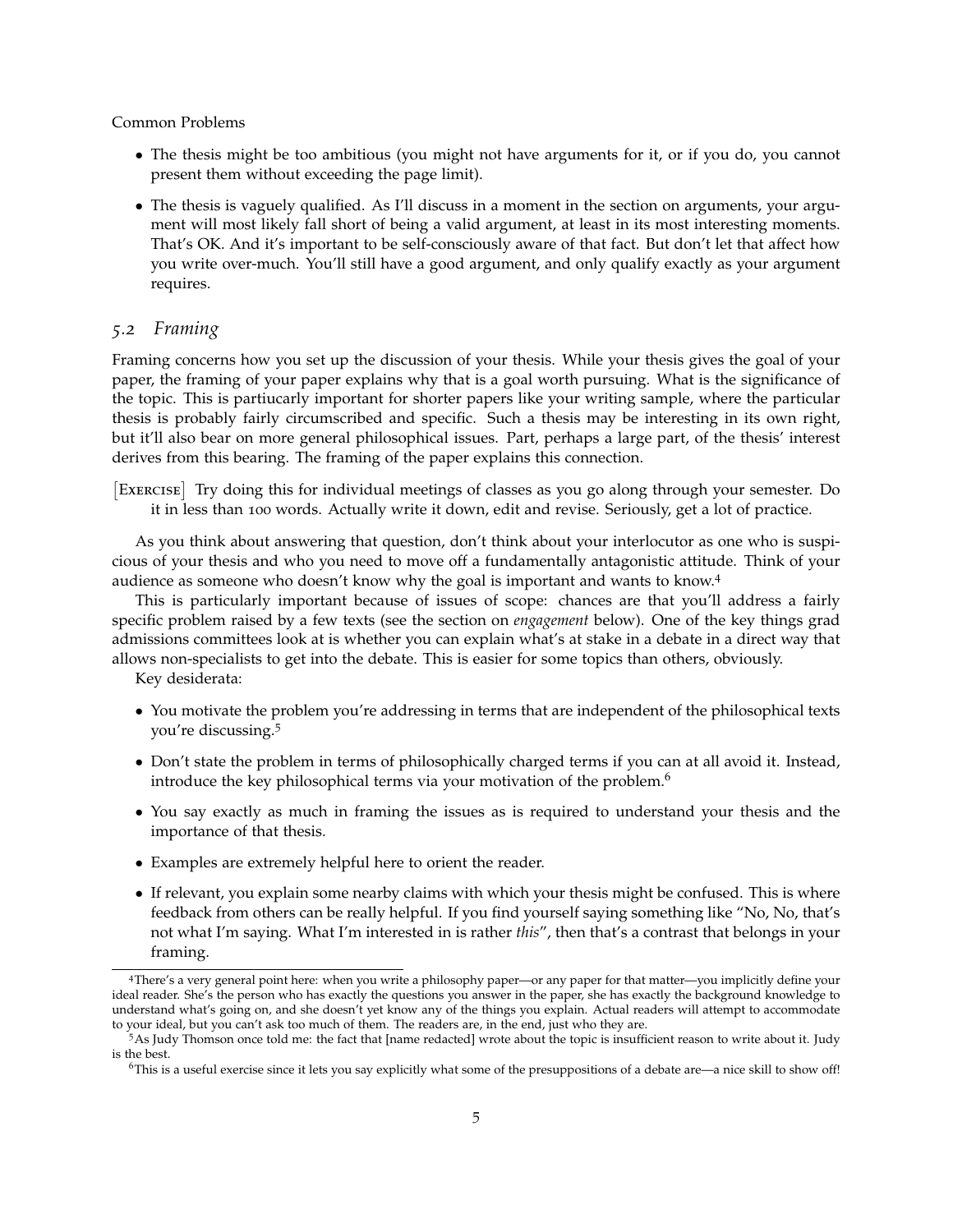• Some papers explicitly discuss options in the relevant literature. If so, this review should be structured: what are the commonalities among different papers, and how do these commonalities relate to the problem you've identified? A very common strategy is to put the problem in terms of a puzzle or tension or inconsistency among claims, and suggest that different strategies in the literature respond to puzzle by rejecting different claims.

Common Problems:

- You say everything about a topic.
- You start in the middle.<sup>7</sup>
- In framing the issue, you give a sequential, unstructured report of what a bunch of people have said.

#### *5.3 Engagement with Others*

I said above that working with texts, both singly and considered in concert, is one of the key skills you can show off in your writing sample. So let's talk some more about scope.

It's a great idea to talk about a single text as your focus, or about a debate between two or three texts, no more than that. Other texts may be helpful to draw on briefly for a distinction, a key concept, as part of framing, or as a pointer to something that you can't talk about because of space. But in most successful writing samples, one, two, or three texts are the center of gravity. These are the texts that you'll do some really detailed work interpreting, critically engaging with, etc.

These texts can be contemporary articles, they can be books, what have you. Just narrow your focus enough so that you have the space to quote, interpret, etc.

Also, this is where it makes sense to ask for help: there are often a few key writings that anybody writing on a topic is expected to have read. For better or worse, admissions committees look askance at papers that miss this sort of thing. The reasoning, I think, is that there's a difference between doing enough research to know the key works, and doing enough research to know whether anyone has said what you're saying. An applicant to grad school can be asked to do the former, but not the latter. Ask your professors about this.<sup>8</sup>

Key Desiderata:

- The interpretation of another's text is charitable. It's the kind of presentation that should make its author say: "Yes, that's exactly what I'm saying. I'm glad you put it so well."<sup>9</sup>
- The other's position is motivated: you explain the attraction and why it's worth taking seriously, especially if you end up critiquing it.
- The interpretation of the other's text is emancipated: you don't take their terminology and way of framing the issues for granted, but explain it in your own terms, and are aware of possible shortcomings.
	- [EXAMPLE] Let me give you an example from the history of philosophy. Hume in his writings on the mind just starts off the *Treatise concerning Human Understanding* by saying that all ideas roughly, concepts—are derived from impressions—roughly, experience, and so the problem for

<sup>7</sup>Again: think about the ideal reader you're implicitly constructing. Who has exactly the amount of background knowledge that gives out where you begin?

<sup>&</sup>lt;sup>8</sup>Reminder: it's totally reasonable to ask professors at other schools, especially with this sort of question which takes a few minutes to answer.

<sup>9</sup> I really do mean *should* in the point above. Actual, flawed human beings might well get defensive if their position is put very precisely and clearly, especially if in the course of doing so, you show that their position isn't great. Don't shy away from that if this is really the intellectually honest thing.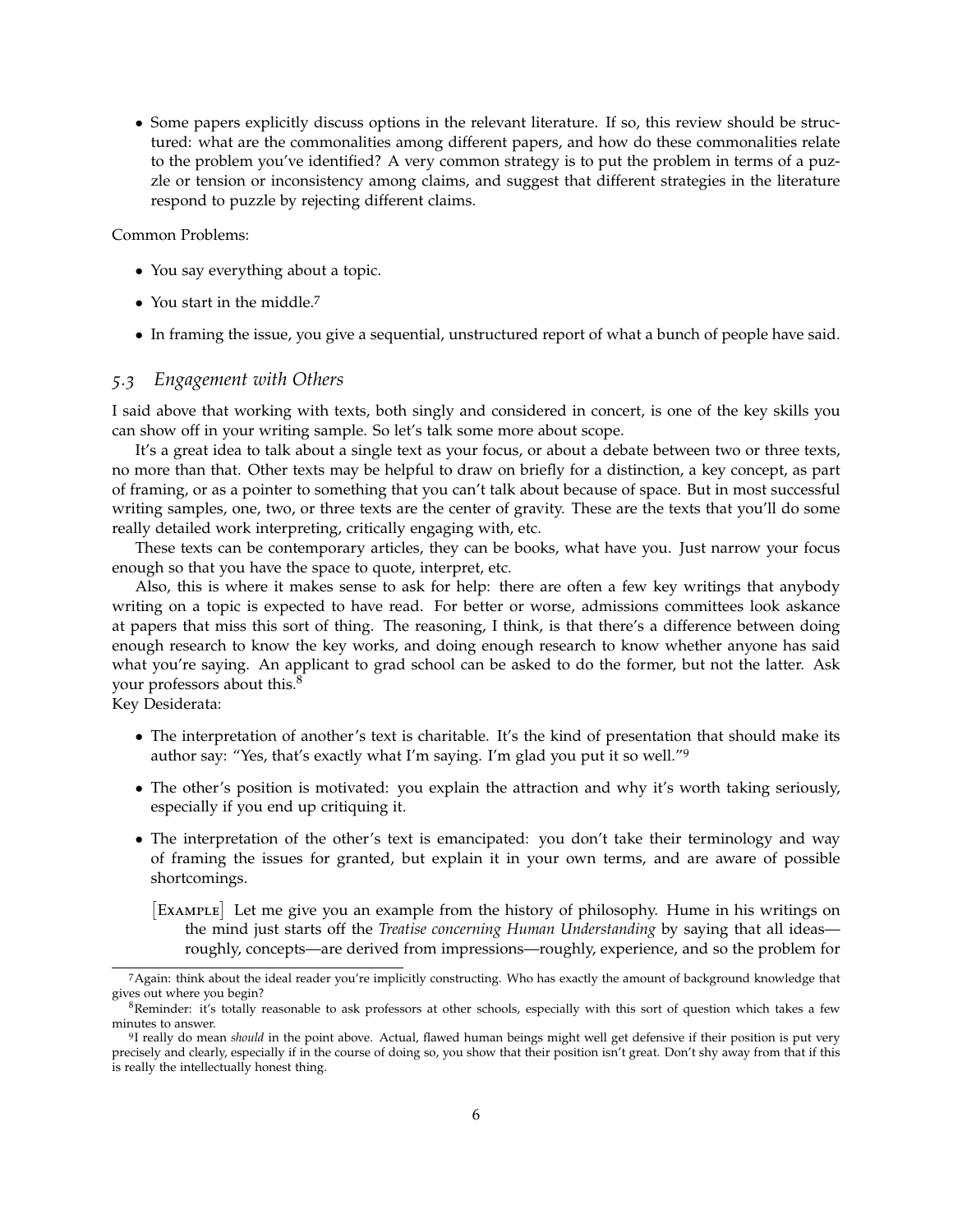Hume is to explain where our most interesting ideas come from, such as causation. Hume then spends a great deal of time and ingenuity on this geneological question. But if you were to write about this, you shouldn't just dive right in and put the questions you're writing about in terms of impressions and ideas. You would have to explain the topic in as theory-neutral a way as possible, by explaining the underlying picture Hume is taking for granted.

- The interpretation is clearly grounded in the text.
- You present enough of the text so that your audience can judge for themselves whether you accurately present the other's views.
- If you are writing about a debate, you can formulate exactly what one side accepts while the other rejects, ideally in the form of a single sentence.

Common Problems

- Cherrypicking.
- Constant editorializing/sniping.

### *5.4 Argument*

Strange thing: we make our students take logic, where they study valid arguments and we hold those up as paragons of argumentation, yet we basically never give valid arguments. And when we do give valid arguments in our papers, they are little more than the skeletons around which our papers are structured, and all of the interesting philosophy happens in arguing for (or "motivating") the premises.

OK, so the most interesting argumentative parts of your paper won't be valid arguments. They're somehow going to support your thesis, and it's a good idea to be self-consciously aware of how they do that. It might make sense for you to say how your argument goes, and how much it does and doesn't establish.<sup>10</sup>

Key Desiderata:

- It's completely obvious what your main premises are.
- The most controversial and important premise gets the most discussion.
- If you don't have a good argument for one of your premises, own it. Say something about why it makes philosophical sense to accept the premise, at least as a working hypothesis. Then move on.
- You take a single dialectic and pursue it: argument, objection, clarification/rebuttal/development/revision.
- In that dialectic, it's completely obvious what part of your argument is being discussed, and how each step of the dialectic connects to that part. For example, if you're considering an objection to one of your premises, you need to
	- **–** identify the premise,
	- **–** really connect the objection to that premise, ideally by stating the objection in the very same terms as the premise.

Being able to write in such a way that your audience doesn't get lost in the turns is a challenge.<sup>11</sup>

<sup>&</sup>lt;sup>10</sup>This isn't necessarily something you'd do in all philosophical writing, but showing an awareness of this kind of thing can go some way with a graduate admissions committee.

<sup>&</sup>lt;sup>11</sup>This is a good thing to ask your readers about quite specificallly.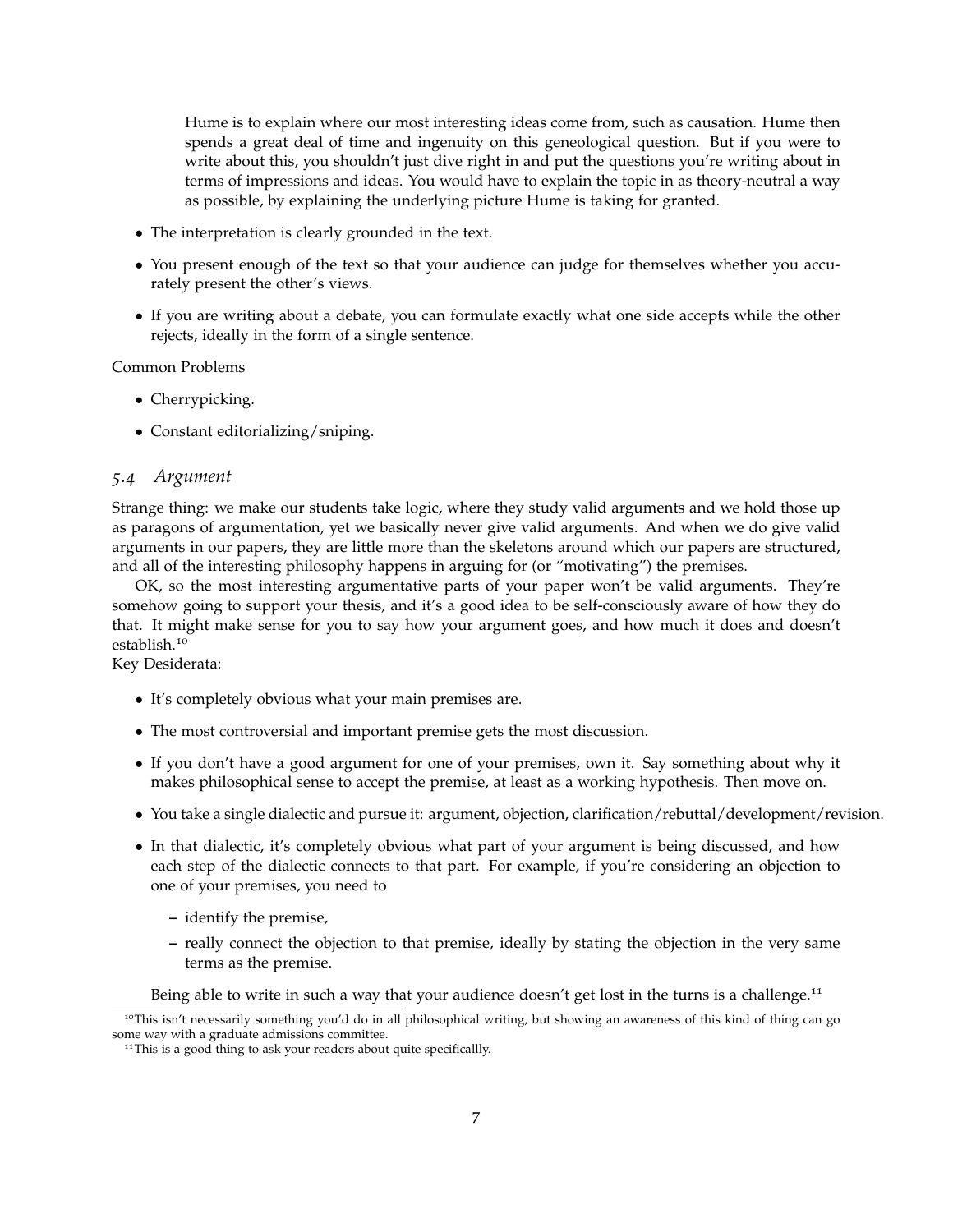### *5.5 Holistic*

One of the hardest parts of putting together a writing sample is mainting the philosophic and dialectical discipline to make the full 20+-page undertaking hang together. Specifically:

- Paper is structured by the thesis, i.e., the thesis states a clear objective for the paper to achieve:
	- **–** Every component (thesis, interpretation, argument) of the paper contributes to that objective.
	- **–** No component of the paper contributes to some other objective.
	- **–** Every paragraph has a clearly describable job to play in reaching the objective.
	- **–** Every paragraph only has one such job.
- There are no extra words. You can always tighten your prose.
- There are no points that don't contribute to your thesis.
- The paper is well-proportioned: the most interesting part of your paper receives the most discussion.
- You close all the loops you open up in your paper.
	- **–** If your thesis is qualified in various ways, each of the qualifications is explained at some point in your paper. Perhaps it reflects a limitation of your argument; perhaps it's needed to distinguish your thesis from other claims with which it might be confused.
	- **–** Here's a really common structure to philosophy papers.
		- (1) You present a problem.
		- (2) You present someone else's solution.
		- (3) You offer an objection or some other reason to be unhappy with that solution.
		- (4) You offer an improvement.

If that's what you do, you must explain how your improvement doesn't fall prey to the objection you urged to motivate further discussion of the problem beyond the other author's.

**–** It often makes sense to postpone discussion of a point until the time is right—I've done that a lot in this document, it's a concession to the mismatch between the fact that text flows in a line while the philosophical ideas you want to discuss stand in all sorts of dependence relations. If you do, make sure that you actually follow through on your promises to discuss later, and that your reader isn't left totally at sea until you follow through on your promise.

Common Problems

• You have a really cool idea that doesn't really fit into the paper, but it's just so *cool*, and you leave it in. Don't do that.<sup>12</sup>

## 6 Workflow

(1) Start early, ideally over the summer before you're applying. Even if you're planning on taking classes that are relevant to your writing sample, start reading and writing early.

 $12$ Keep a file or folder or some other record of all of your philosophical ideas that you might want to pursue. Just because a cool idea didn't make it into this paper doesn't mean it won't ever see the light of day. You're in this for the long haul.